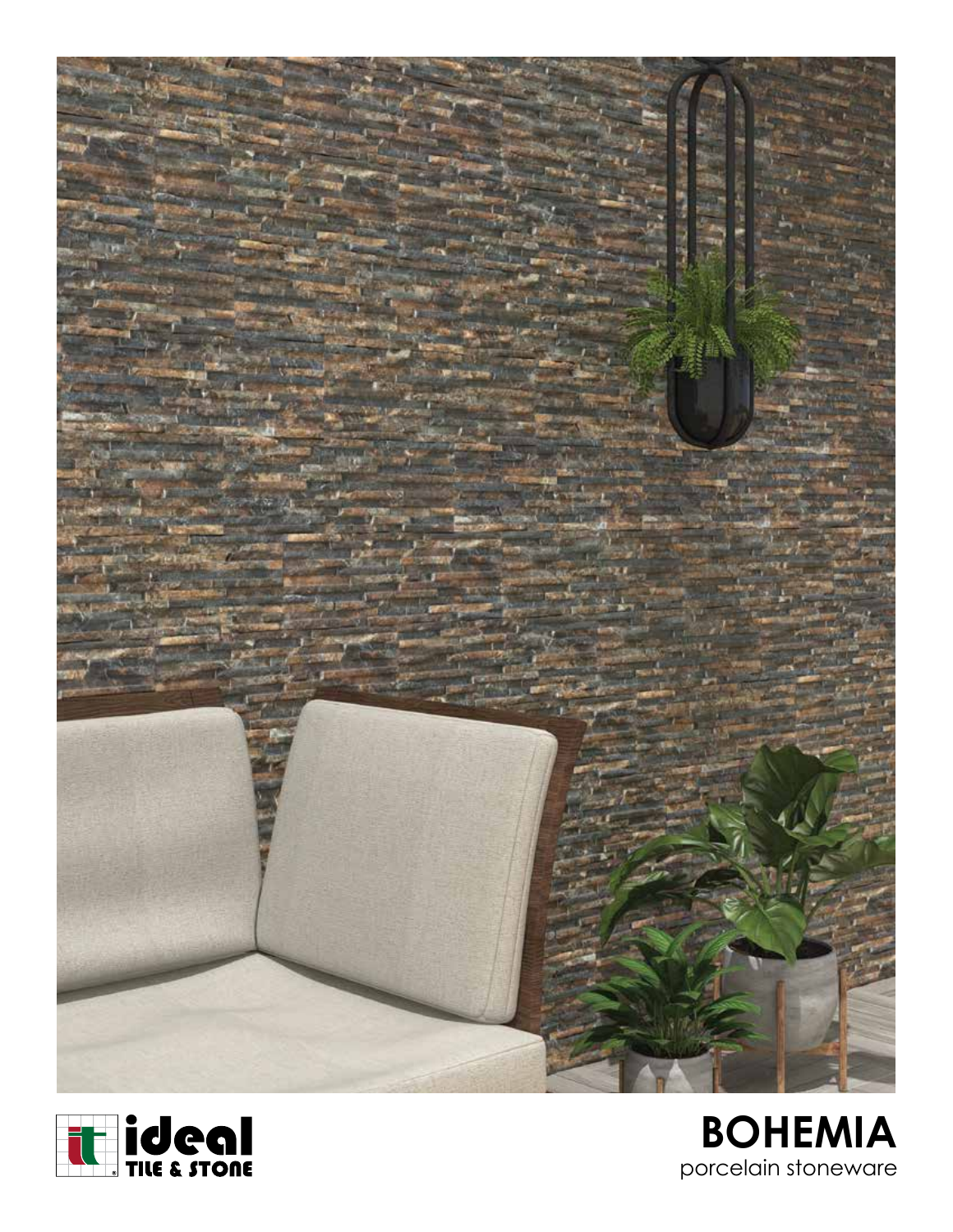

DOMBOBE720



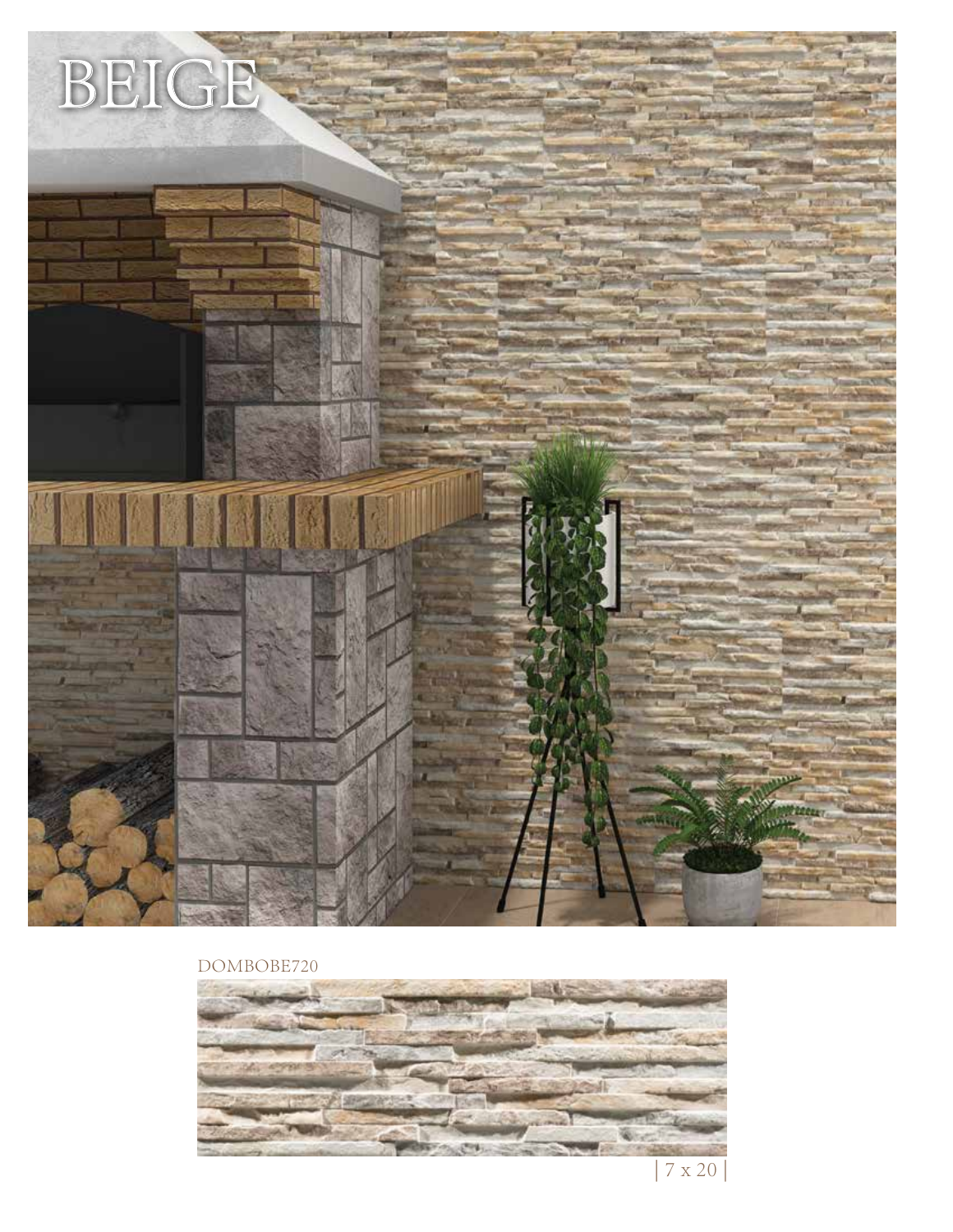

DOMBOBL720



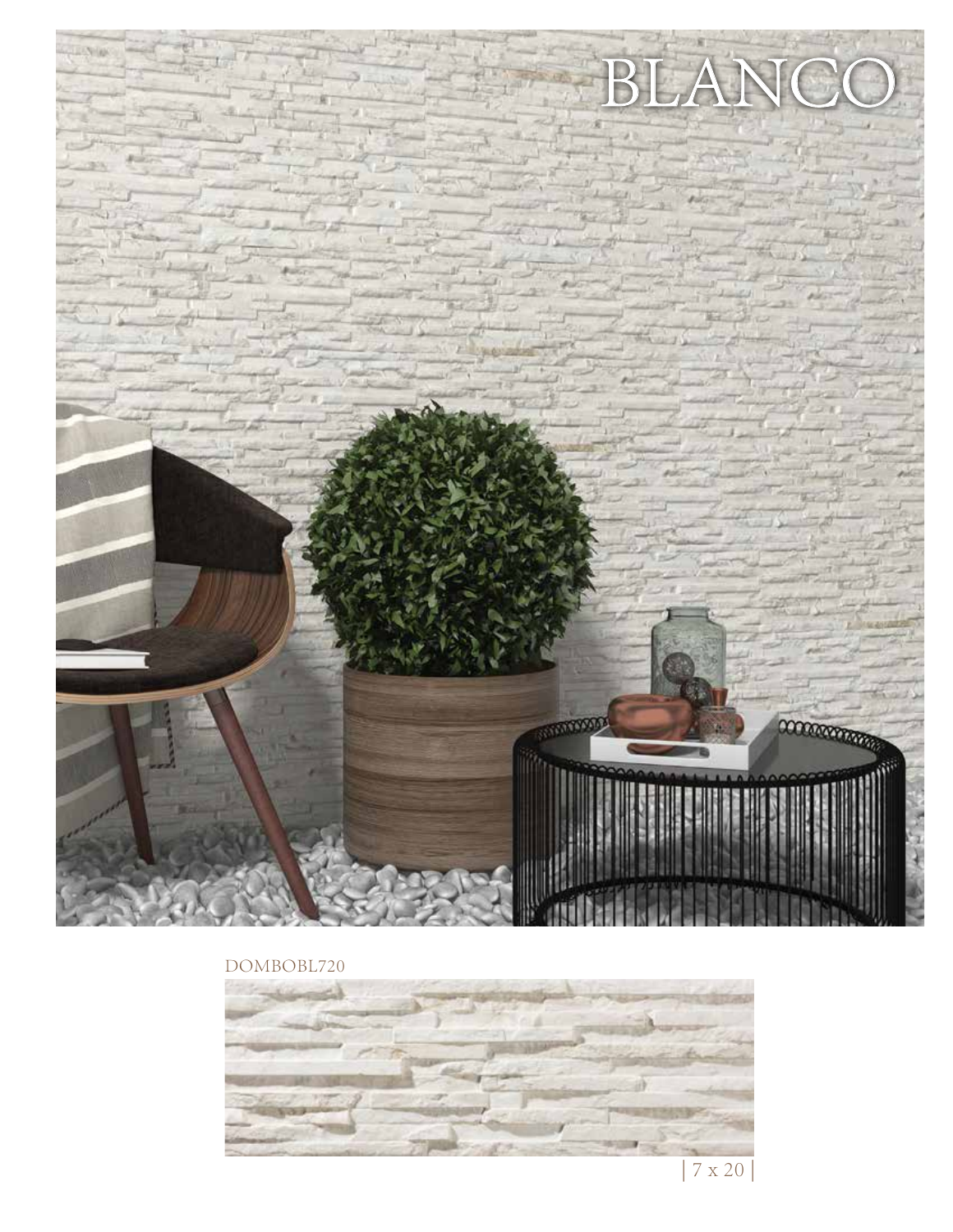

## DOMBOGR720



 <sup>| 7</sup> x 20 |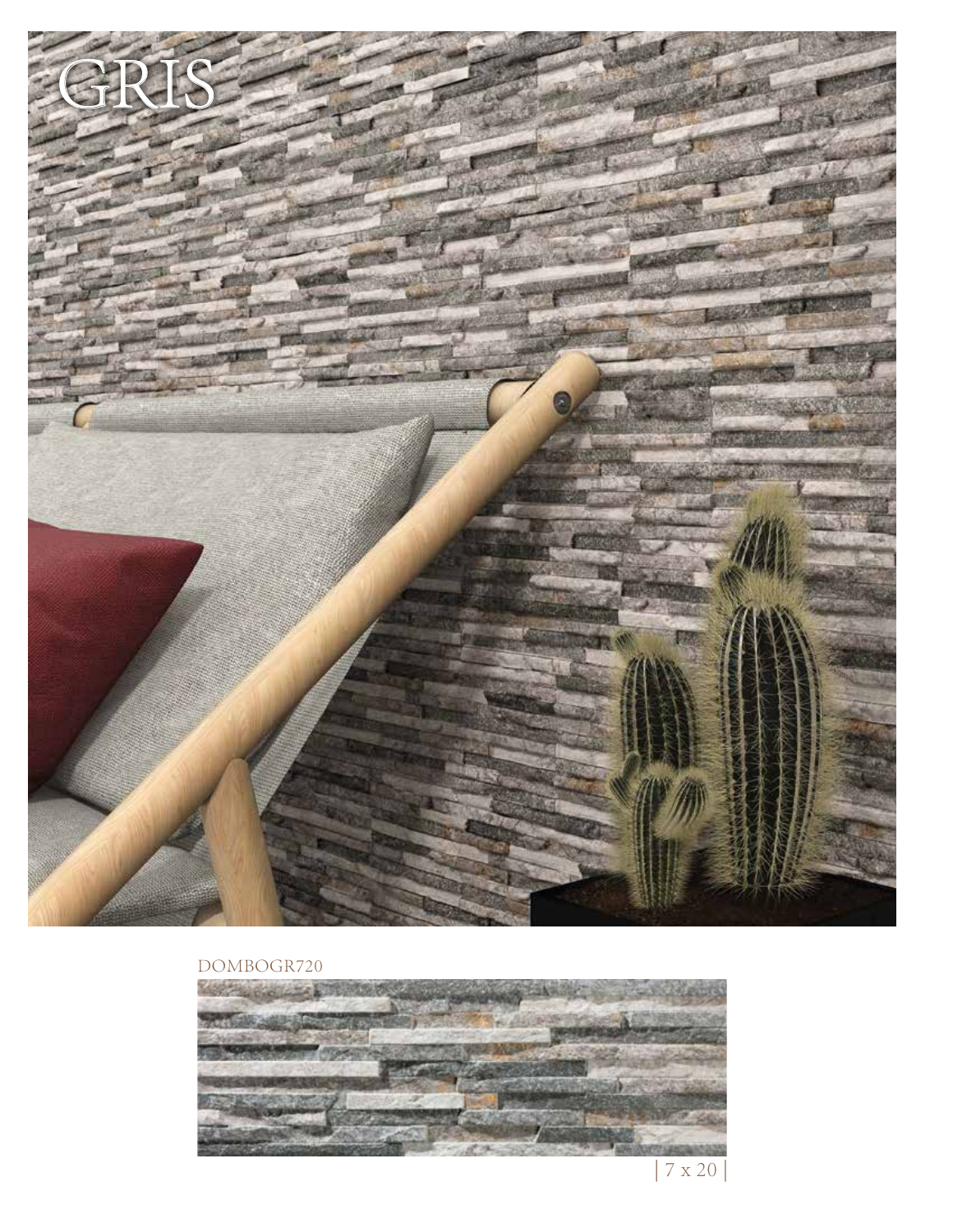

## DOMBOMA720



 $7$  x  $20\,$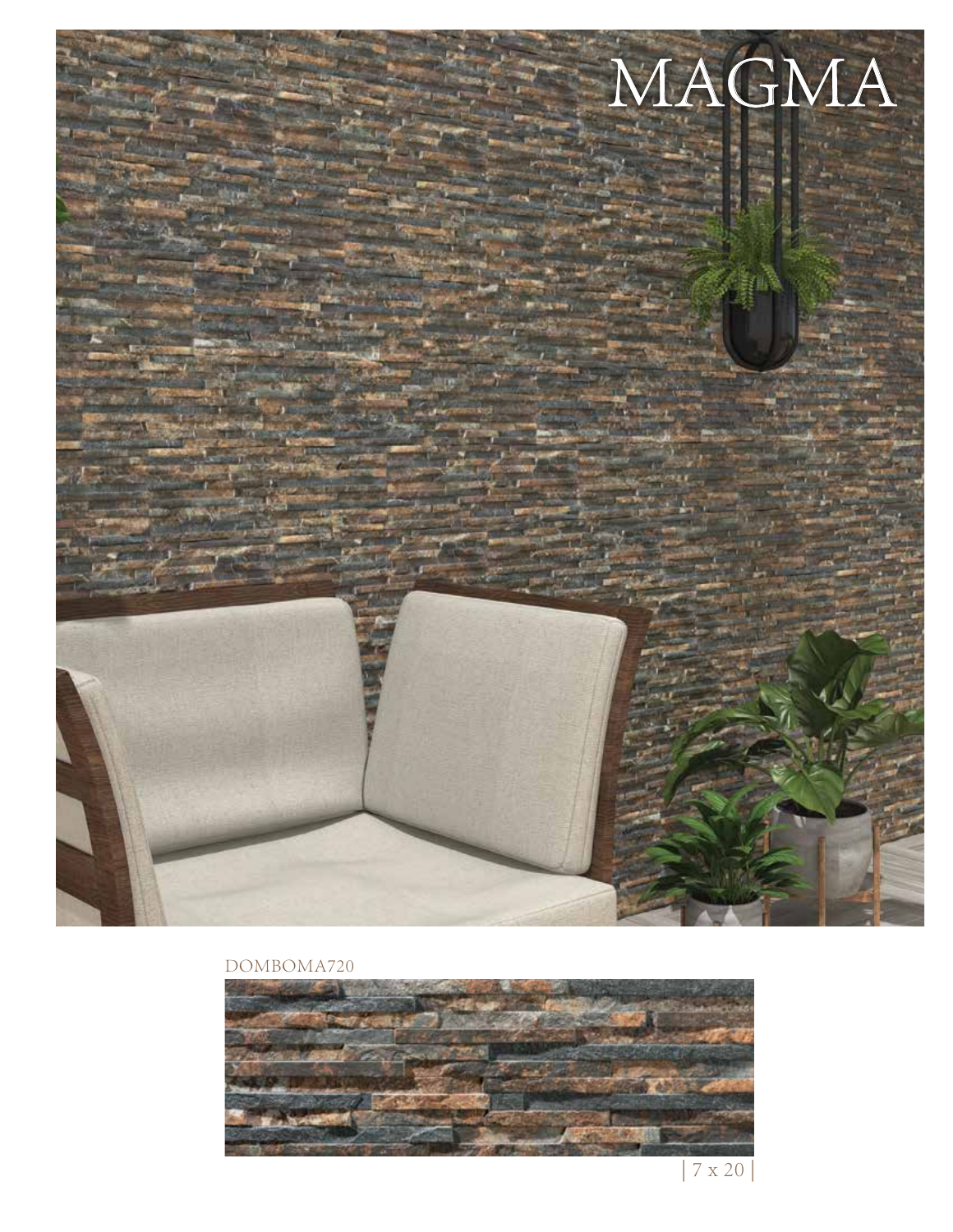

## DOMBONE720



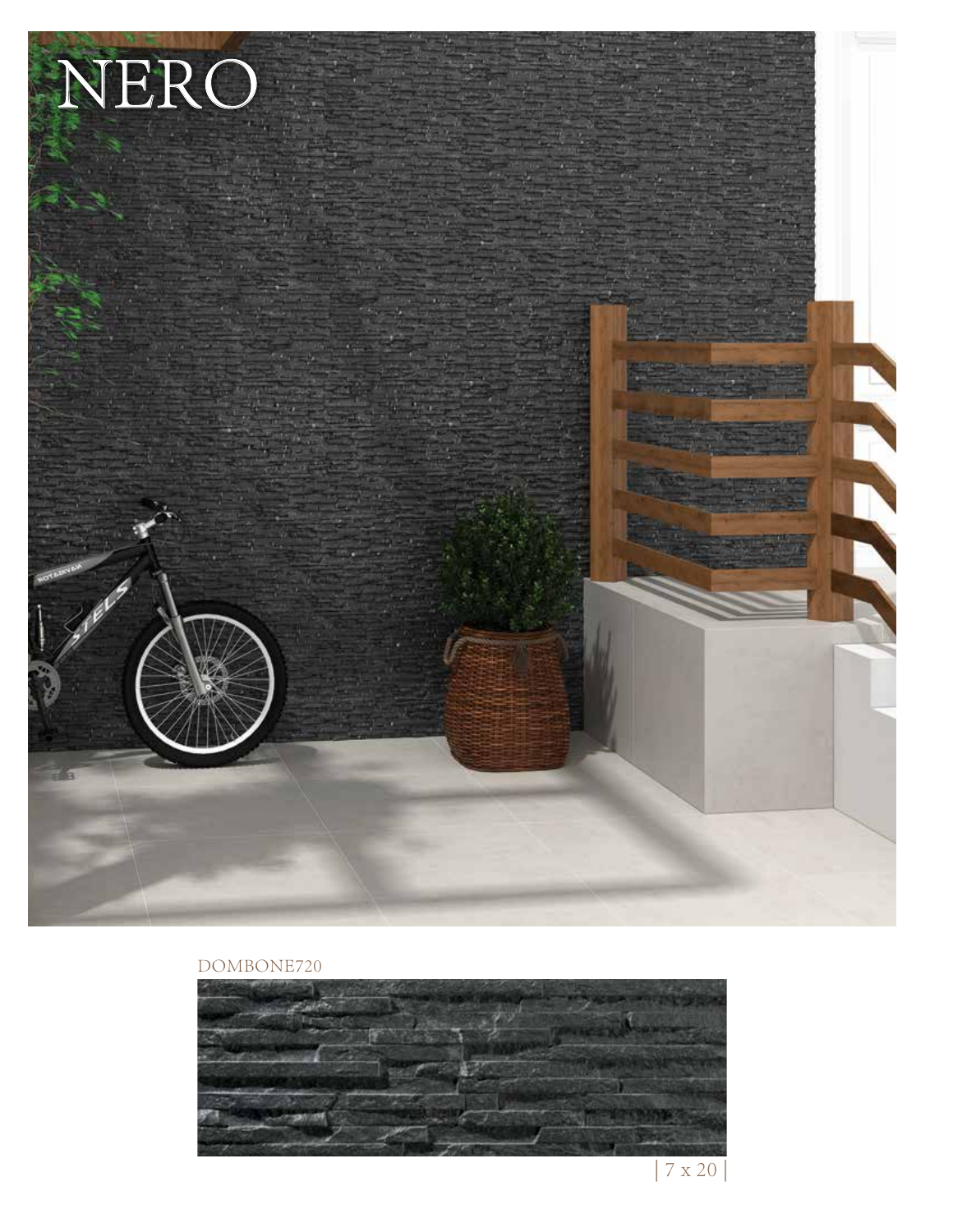| Suggested<br><b>Applications</b>                                                  | Floor <br>Wall<br>Residential                                                                                                                                                                                                                                                                                                                                                                                                                                                                                                                                                                                                                                                                                         |                           | Light Commercial<br>【鵬<br>*Wear can vary greatly.                                                                                                                                                                                                                                                                                                                                                      | Heavy Commercial<br>please consult with a professional. | <b>Exterior</b>             | $\mathbf{F}$ Pools                                                                                                                                                                           |
|-----------------------------------------------------------------------------------|-----------------------------------------------------------------------------------------------------------------------------------------------------------------------------------------------------------------------------------------------------------------------------------------------------------------------------------------------------------------------------------------------------------------------------------------------------------------------------------------------------------------------------------------------------------------------------------------------------------------------------------------------------------------------------------------------------------------------|---------------------------|--------------------------------------------------------------------------------------------------------------------------------------------------------------------------------------------------------------------------------------------------------------------------------------------------------------------------------------------------------------------------------------------------------|---------------------------------------------------------|-----------------------------|----------------------------------------------------------------------------------------------------------------------------------------------------------------------------------------------|
| Installation<br><b>Suggestions</b>                                                | *Recommended Layout Method:<br>Polished<br>Structured<br>Matte<br>25% OFFSET.<br>For professional installation, the use of<br>leveling spacers for all plank format<br>Semi-Polished<br>Plank Installation*<br>  Honed<br>tiles is recommended.<br>Straight/Pressed<br>Rectified<br>Rustic                                                                                                                                                                                                                                                                                                                                                                                                                            |                           |                                                                                                                                                                                                                                                                                                                                                                                                        |                                                         |                             |                                                                                                                                                                                              |
| Porcelain Type                                                                    | through-body<br>color-bodied<br>double-loaded<br>  glazed<br>unglazed<br>l lother                                                                                                                                                                                                                                                                                                                                                                                                                                                                                                                                                                                                                                     |                           |                                                                                                                                                                                                                                                                                                                                                                                                        |                                                         |                             |                                                                                                                                                                                              |
| Shade<br>Variation                                                                | V <sub>2</sub><br>V <sub>3</sub><br>ヿ V4<br>∣ V1<br>$\overline{\phantom{a}}$<br><b>THICKNESS</b><br><b>FACES</b><br>Uniform<br>Slight<br>Substantial<br>Moderate<br>OF<br>Variation<br>Variation<br>Appearance<br>Variation                                                                                                                                                                                                                                                                                                                                                                                                                                                                                           |                           |                                                                                                                                                                                                                                                                                                                                                                                                        |                                                         |                             |                                                                                                                                                                                              |
| Slip<br>Resistance<br><b>ASTM C-1028</b><br><b>ANSI A137.1</b><br>DIN 51097/51130 | <b>DCOF</b><br>Applications<br><u>Values</u><br>0.42<br>Recommended Standard DCOF value<br>for wet/dry commercial flooring<br>ধ্য<br>0.65<br>Recommended Standard DCOF value<br>for ADA ramps<br>DIN 51130<br>*R9: Industry Standard/ADA Requirements **R11: Recommended For Exteriors<br>R9* (3-10°)<br>$\Box$ R10 (10-19°)<br>$\parallel$ R11** (19-27°)<br>$\Box$ R12 (27-35°)<br>$\Box$ R13 (>35°)                                                                                                                                                                                                                                                                                                                |                           | DIN 51097<br><b>Typical Applications</b><br>Class<br>   A<br>Barefoot, but mainly dry aisles and walkways, dry changing areas<br>Shower rooms, pool surrounds, wet changing areas,<br>$\Box$ B<br>disinfectant spray areas (plus all Class A areas)<br>Areas constantly under water, e.g. steps into pools, foot baths,<br>$  \;  $ C<br>inclinded pool surrounds, jacuzzis (plus all Class A&B areas) |                                                         |                             | <b>Critical Angle</b><br>$\geq$ 12°<br>$\geq$ 18°<br>$>24^\circ$                                                                                                                             |
| Scratch<br>Resistance<br><b>MOH'S SCALE</b><br>UNI EN ISO<br>5<br>10545.6         | <b>MINERAL</b><br>Class 1: Walls only<br>Wear<br>6. Microline (Glass, Glazed Tile)<br>1. Talc (Talc)<br>Class 2: Residential floors w/minimal abrasive traffic<br>Resistance<br>7. Quartz (Unglazed Porcelain)<br>2. Gypsum (Fingernail)<br>Class 3: Residential interiors/light commercial traffic<br>8. Topaz (Granite)<br>3. Calcite (Penny)<br>Class 4: Medium commercial applications<br><b>PEI RATING</b><br>9. Corundum (Ruby)<br>4. Flourite (Some Marbles)<br>UNI EN ISO<br>10. Diamond (Diamond)<br>5. Apatite (Knife Blade)<br>Class 5: All commercial applications/heavy traffic<br>*Wear can vary greatly. please consult with a professional.<br>Industry standard $\leq$ 175mm <sup>2</sup><br>10545.7 |                           |                                                                                                                                                                                                                                                                                                                                                                                                        |                                                         |                             |                                                                                                                                                                                              |
| <b>Stain</b><br>Resistance<br>ASTM C1378-04<br>UNI EN ISO<br>5<br>10545.14        | 5: Removed after 5 minutes<br>Water<br>(hot water running)<br>4: Removed by manual cleaning<br><b>Absorption</b><br>(weak detergent)<br>3: Removed by mechanical cleaning<br>Absorbs 0-.5%<br>Absorbs .5-3%<br>Absorbs 3-7%<br>Absorbs 7% +<br>(strong detergent)<br>ASTM C-373<br>掤<br>Non-Vitreous<br>Impervious<br><b>Vitreous</b><br>Semi-Vitreous<br>2: Removed by immersion<br>UNI EN ISO<br>(24 hrs in suitable solvent)<br>Interior/Exterior<br>Interior/Exterior<br>Indoor Use Only<br>Indoor Use Only<br>蠓<br><b>Frost Resistant</b><br><b>Frost Resistant</b><br>1: Stain not removed<br>10545.3                                                                                                           |                           |                                                                                                                                                                                                                                                                                                                                                                                                        |                                                         |                             |                                                                                                                                                                                              |
| <b>Breaking</b><br>Strength<br>ASTM C648<br>UNI EN ISO<br>10545.4                 | Tolerance Result<br>Standard<br>$\sqrt{\phantom{a}}$<br>Facial<br><b>Chemical</b><br>±.5%<br><b>PASS</b><br>flatness<br>±5mm<br>±.5%<br>± 6mm<br><b>PASS</b><br><b>Dimension</b><br>thickness<br>Resistance<br>Industry standard<br>Acid<br>±4.5mm<br>±.5%<br><b>PASS</b><br>straightness<br>should be greater than<br>ASTM c499-09<br>ASTM C650<br>±5.4mm<br>$\pm .6\%$<br><b>PASS</b><br>squareness<br>Bases<br>250 lbs<br>UNI EN ISO<br>UNI EN ISO<br>or<br>sides L/W<br>$\mathbb{A}$<br>±1.1mm<br>Chemicals<br>$\pm .5\%$<br><b>PASS</b><br>10545.02<br>50 N/MM2<br>$\pm 4.5$ mm<br>10545.13                                                                                                                      |                           |                                                                                                                                                                                                                                                                                                                                                                                                        |                                                         |                             | Allowances for:<br>result<br><b>PASS</b><br><b>PASS</b><br><b>PASS</b>                                                                                                                       |
| Leed<br><b>Information</b><br>8<br><b>REQUIREMENTS</b><br><b>FOR COMMERCIAL</b>   | Sustainable Sites<br>Site selection<br><b>SS CREDIT 1</b><br>Heat Island Effect-non roof<br>Material with a solar reflectant index of at least 29.<br>Energy & Atmosphere<br>EA CREDIT 4<br>Green Power: Products that optimize energy<br>performance for floors and walls using thermal                                                                                                                                                                                                                                                                                                                                                                                                                              | 1 Point<br>L.<br>1 Point  | <b>Materials &amp; Resources</b><br><b>M&amp;R CREDIT 2</b><br><b>Construction Waste Management:</b><br>Recycling salvaged construction<br>waste in to new reusable materials.<br>M&R CREDIT 4.1-4.2<br>Recycled Content: The sum of<br>post consumer plus 1/2 of the<br>pre consumer reps at least 10-20%                                                                                             | 1 Point<br>50% □<br>$10\%$                              | 2 Points<br>70%  <br>$20\%$ | Porcelain Ledger Stone                                                                                                                                                                       |
| <b>INTERIORS/NEW</b><br><b>CONSTRUCTION</b>                                       | conductivity. BTU-FT<br><b>Indoor Environmental Quality</b><br>Low-Emitting Materials-Flooring Systems<br>IEQ CREDIT 3.1-7<br>Green Cleaning: Reducing occupants exposure<br>to hazardous cleaning chemicals.<br>IEQ CREDIT 4.1<br>Low Emitting Adhesives: Products less than<br>65 G/L VOC<br><b>IEO CREDIT 4.3</b>                                                                                                                                                                                                                                                                                                                                                                                                  | 1 Point<br>$\overline{ }$ | of total value of materials.<br><b>M&amp;R CREDIT 5</b><br>Regional Materials: Materials<br>manufactured within 500 miles<br>of the project site.<br>Innovation in Design<br><b>ID CREDIT 1</b><br>Innovation in Design<br>Measurable exemplary environmental performance.                                                                                                                             | 10% □                                                   | 20%<br>1-5 Points           | "The marketing name for this product is property of Cancos Tile & Stone<br>This same product may be marketed under different names.*<br>Туре:<br>may be i<br><b>BOHEMIA</b><br>Product Line: |
|                                                                                   | $\Box$<br>Low Emitting Materials: Flooring systems.                                                                                                                                                                                                                                                                                                                                                                                                                                                                                                                                                                                                                                                                   |                           |                                                                                                                                                                                                                                                                                                                                                                                                        |                                                         |                             |                                                                                                                                                                                              |